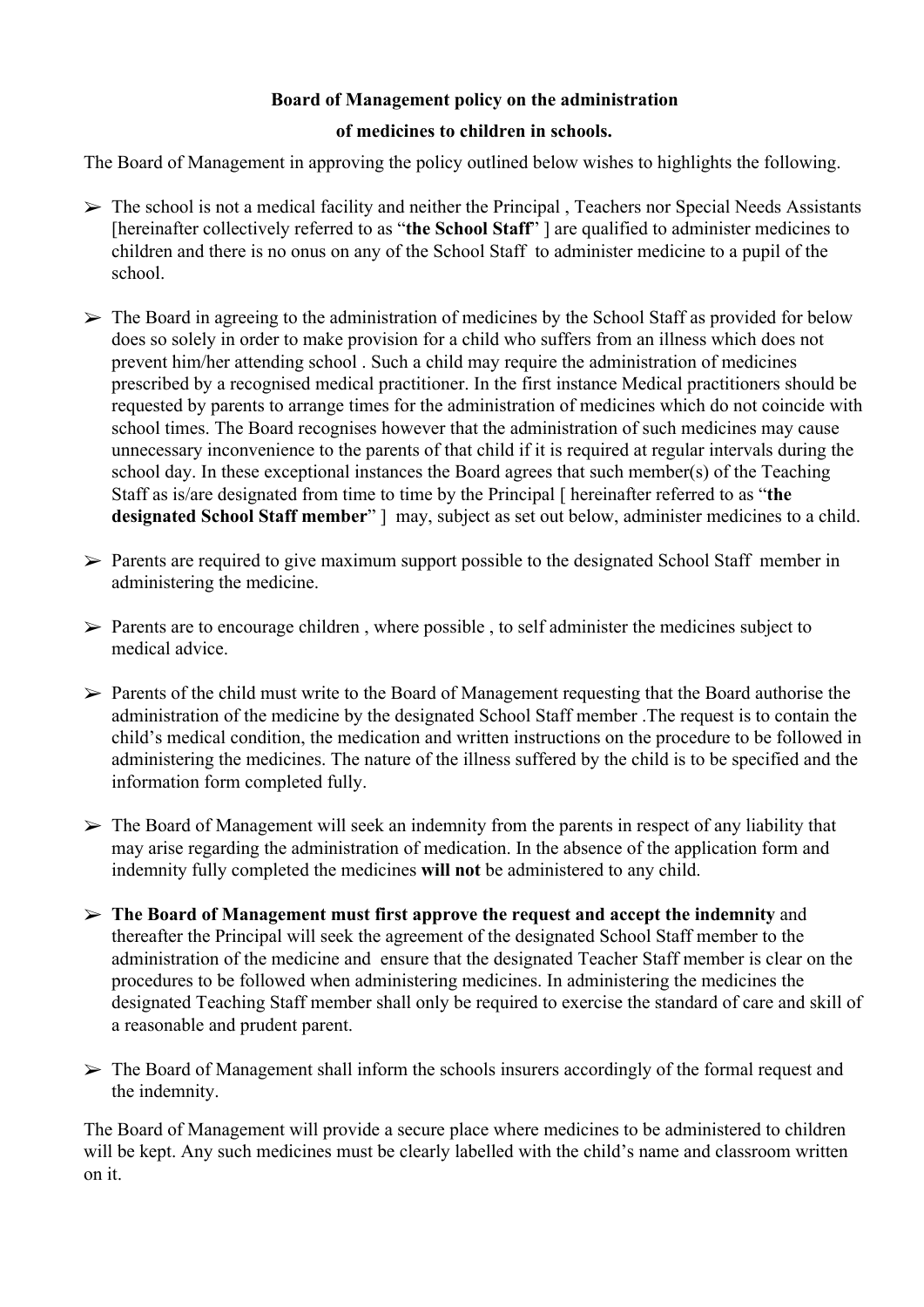#### **LETTER OF INDEMNITY**

| To: The Board of Management |
|-----------------------------|
| Scoil Mhuire Soisearach     |
| Ballymany                   |
| Newbridge                   |
| Co. Kildare.                |
| Date $/ /$ .                |
| Dear Chairperson,           |
|                             |
| My child suffers from       |
|                             |
|                             |

 $\mathcal{L}_\mathcal{L} = \mathcal{L}_\mathcal{L} = \mathcal{L}_\mathcal{L} = \mathcal{L}_\mathcal{L} = \mathcal{L}_\mathcal{L} = \mathcal{L}_\mathcal{L} = \mathcal{L}_\mathcal{L} = \mathcal{L}_\mathcal{L} = \mathcal{L}_\mathcal{L} = \mathcal{L}_\mathcal{L} = \mathcal{L}_\mathcal{L} = \mathcal{L}_\mathcal{L} = \mathcal{L}_\mathcal{L} = \mathcal{L}_\mathcal{L} = \mathcal{L}_\mathcal{L} = \mathcal{L}_\mathcal{L} = \mathcal{L}_\mathcal{L}$ 

I am unable to come to the school each day to administer the medicine my child requires. In the circumstances I formally request a designated School Staff member to administer this medicine. I have disclosed the full details of my child's medical condition, the medicine to be administered and any conditions relating to its administration.

I understand and accept :-

[1] That designated School Staff member is not a qualified medical practitioner and in the circumstances can only exercise that degree of care and skill of a prudent and reasonable parent.

[2] The School Staff , designated member of the School Staff and/or Board of Management will not be liable for any injury loss or damage suffered by my child as a result of the administration of the medicine to my child.

[3] I will indemnify and keep indemnified the School Staff , designated School Staff member and Board of Management against any claims howsoever arising out of the administration of the medicine by a designated Teaching Staff member to my child.

[4] I have read over , understand and agree the School policy on the administration of medicines a copy of which has been furnished to me prior to the signing of this letter of request .

[5] Please find enclosed completed form with the necessary details relating to my child's condition.

Signed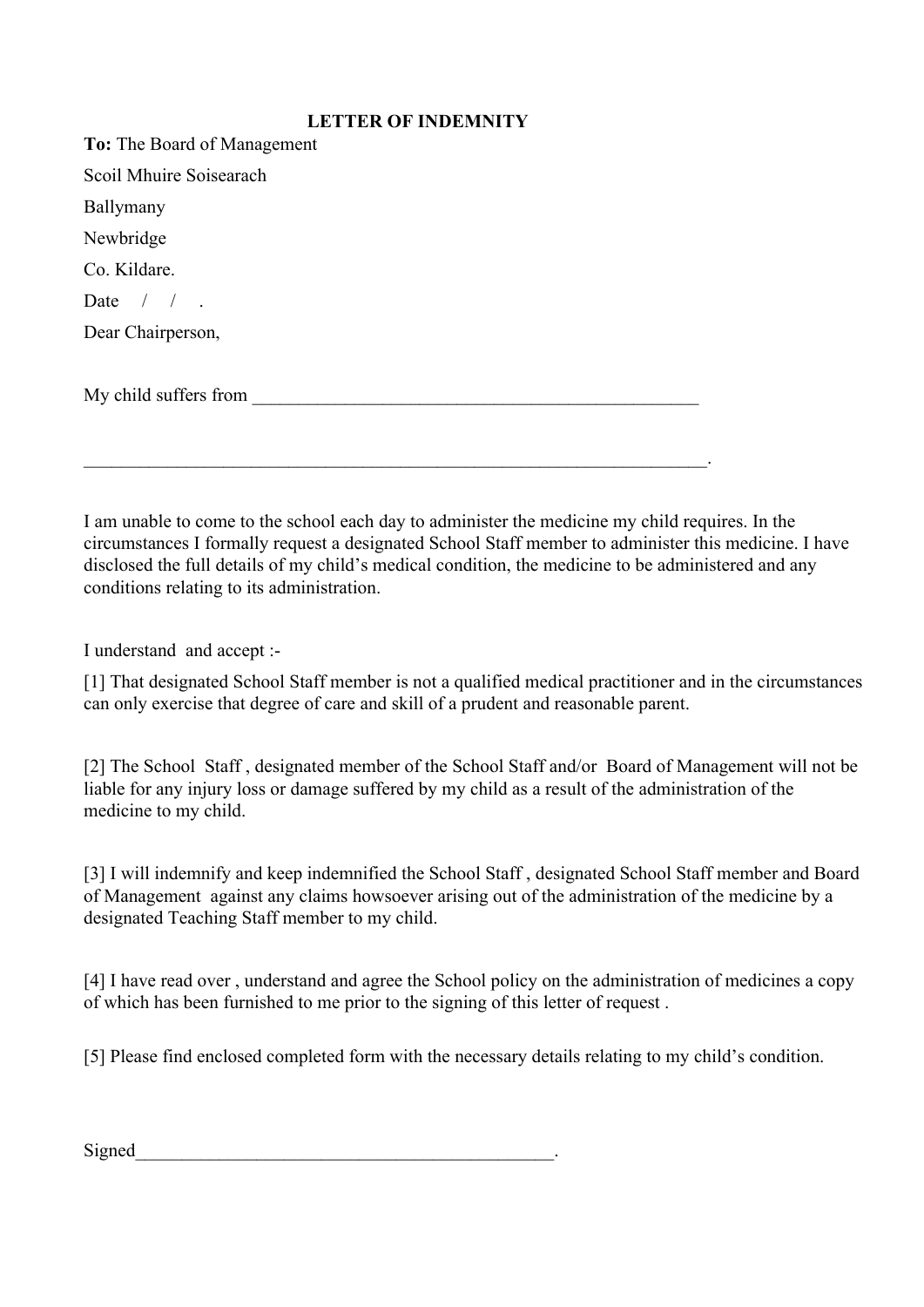# **Administration of medicines for a Student with a chronic condition at school.**

| 1. Student's information.                                        |                                                                                                                                                                                                                                |  |  |  |
|------------------------------------------------------------------|--------------------------------------------------------------------------------------------------------------------------------------------------------------------------------------------------------------------------------|--|--|--|
| Name of School: Scoil Mhuire Soisearach Roll number 19550q.      |                                                                                                                                                                                                                                |  |  |  |
|                                                                  | Name of Student: Class :                                                                                                                                                                                                       |  |  |  |
|                                                                  |                                                                                                                                                                                                                                |  |  |  |
|                                                                  |                                                                                                                                                                                                                                |  |  |  |
|                                                                  | Name: Class: Class:                                                                                                                                                                                                            |  |  |  |
|                                                                  | Name: Class: Class:                                                                                                                                                                                                            |  |  |  |
| 2. Contact information.                                          | Student's address:                                                                                                                                                                                                             |  |  |  |
| <b>FAMILY CONTACT 1</b>                                          |                                                                                                                                                                                                                                |  |  |  |
|                                                                  |                                                                                                                                                                                                                                |  |  |  |
|                                                                  |                                                                                                                                                                                                                                |  |  |  |
|                                                                  |                                                                                                                                                                                                                                |  |  |  |
| <b>FAMILY CONTACT 2</b>                                          |                                                                                                                                                                                                                                |  |  |  |
|                                                                  | Name: $\frac{1}{2}$                                                                                                                                                                                                            |  |  |  |
|                                                                  | Phone (day) Mobile: Phone (evening):                                                                                                                                                                                           |  |  |  |
|                                                                  | Relationship to student:                                                                                                                                                                                                       |  |  |  |
| <b>CONTACT 3</b>                                                 |                                                                                                                                                                                                                                |  |  |  |
|                                                                  | Name: $\frac{1}{2}$                                                                                                                                                                                                            |  |  |  |
|                                                                  | Phone(Day) Mobile: Phone(Evening):                                                                                                                                                                                             |  |  |  |
|                                                                  |                                                                                                                                                                                                                                |  |  |  |
| GP                                                               |                                                                                                                                                                                                                                |  |  |  |
| Name: $\frac{1}{2}$                                              | Phone:                                                                                                                                                                                                                         |  |  |  |
| <b>CONSULTANT</b>                                                |                                                                                                                                                                                                                                |  |  |  |
|                                                                  | Name: Phone: Phone: Phone: Phone: Phone: Phone: Phone: Phone: Phone: Phone: Phone: Phone: Phone: Phone: Phone: Phone: Phone: Phone: Phone: Phone: Phone: Phone: Phone: Phone: Phone: Phone: Phone: Phone: Phone: Phone: Phone: |  |  |  |
| The school may seek further information on the Condition<br>for: |                                                                                                                                                                                                                                |  |  |  |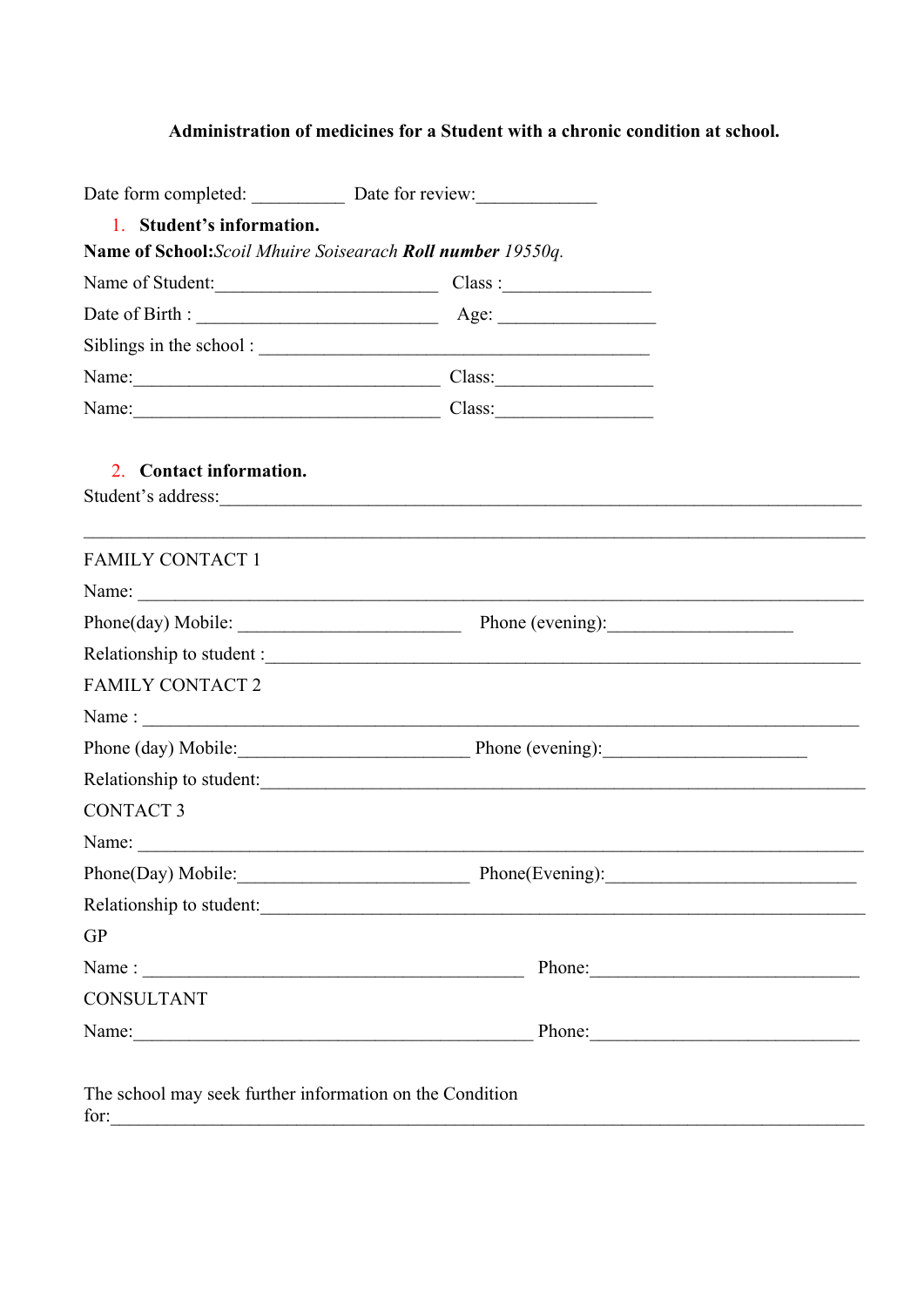### 3. Details of student's conditions

Signs and symptoms of this student's condition:

Triggers or things that make this student's condition/s worse:

4. Routine Healthcare Requirements

During school hours:

Outside school hours:

5. Regular Medication taken during school hours :

6. Emergency medication – Please fill out full details including dosage :

It may be necessary to put in place and Emergency action plan. A decision in regard to this will be made based on the information provided on this form. A member of staff will contact you if this is necessary.

### 7. Activities  $-$  Any special considerations to be aware of ?

8. Any other information relating to the student's health care in school?

|  | 9. Name of Hospital Nurse (if your child has one) for the student |  |  |  |
|--|-------------------------------------------------------------------|--|--|--|
|--|-------------------------------------------------------------------|--|--|--|

Name: 1. 2008. The contract of the contract of the contract of the contract of the contract of the contract of the contract of the contract of the contract of the contract of the contract of the contract of the contract of

The school may contact the above named for further information or training.